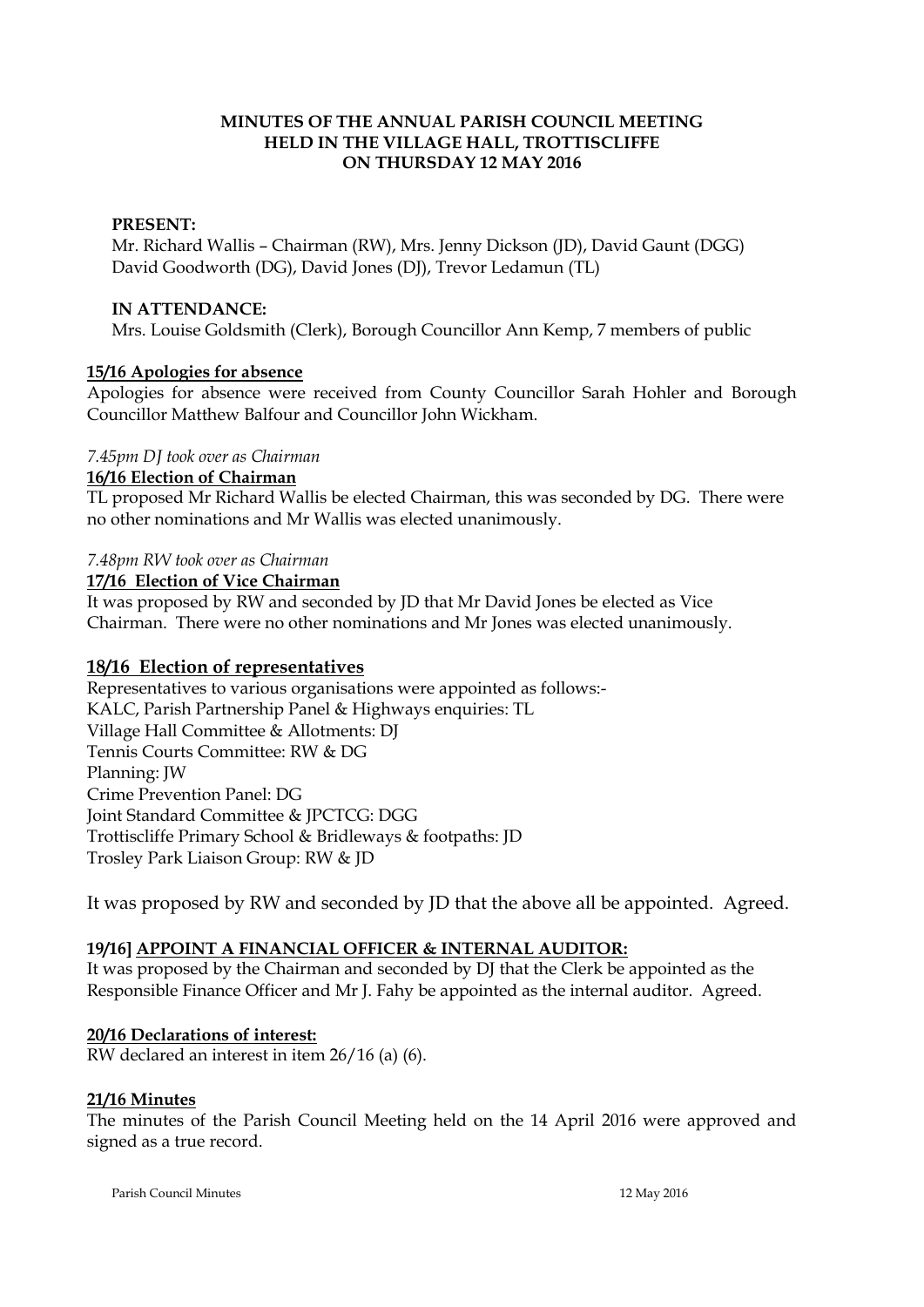# **22/16 Reports**

- a) County Councillor there was no report
- b) Borough Councillor Borough Councillor Ann Kemp explained that the consultation for the review of funding arrangements with Parish Councils had commenced on the 9 May 2016 and will last for 6 weeks. Borough Councillor Ann Kemp explained the objectives of the review to Members.
- c) Kent Police On the 23 April 2016 a garage at a residential property in Aldon Lane, Addington was broken into. Between the 22 and 24 April three sheds at Trottiscliffe Primary School were broken into and items were taken. On the 29 April a car parked in Beech Road was set alight. The Clerk will ask the PCSO to write an article for The Pilgrims about how to prevent sheds and outbuildings being broken into.
- d) KALC Area Committee there has been no meeting.
- e) JPCTCG there has been no meeting.
- f) Parish Partnership Panel there has been no meeting. The revised date of the 18 May 2016 for the next meeting was noted.
- g) Trosley Liaison Group there has been no meeting. The date of the next meeting due to be held on the 17 May was noted.
- h) Village Hall Committee DJ reported that a meeting had been held on the 9 May 2016. The nursery school may want to erect some fencing around the paved area at the rear of the village hall.

# **23/16 Matters arising**

- a) Defibrillator The Clerk offered to find out if a community responder in Addington would be willing to hold an awareness session on how to use a defibrillator as TL is struggling to make contact with the person who originally offered to help.
- b) Parish Plan/Emergency Plan Members noted that DG will be attending the Community Resilience and Emergency Planning Workshop due to be held on the 19 May 2016 and organised by the Kent Resilience Team and KALC. The Clerk drew Members' attention to an article in the Clerk & Councils Direct May 2016 magazine about a Parish Council that held a one-day event aimed at telling local residents more about the Council and local services and groups and also offered an opportunity for residents to provide vital feedback on what they would like to happen in their village.
- **c)** The Queen's 90th Birthday Beacons 21 April 2016 –- Members were delighted with the turnout for the lighting of the beacon to mark The Queen's 90<sup>th</sup> Birthday on the 21 April 2016. Approximately 140 people had attended the event. The Chairman thanked Members for all their help in organising this event and the refreshments. A letter of thanks to Ian Fern for donating the champagne has been sent. Members noted that the BART churches and Trottiscliffe School will be holding events around The Queen's Official Birthday in June.
- **d)** Review of Funding arrangements with Parish Councils Members **resolved** to wait until the next meeting to consider the consultation documents which had been issued to Parish Councils.
- **e)** T&MBC Call for Sites/Development of the Local Plan Borough Councillor Ann Kemp advised Members that T&MBC will be consulting them at key stages. Members remain sceptical and are keen to be consulted about the viability of the proposed sites in Trottiscliffe. The Clerk has not received any updates from the planning officers at T&MBC. Borough Councillor Ann Kemp offered to get an update for the next meeting.
- f) Kent Men of Trees Trees in the Village Competition 2016 Members **resolved** that the Clerk should ask Neil Moulton, Tree Warden for Trottiscliffe, if he thought it would be beneficial to enter the competition this year for an administration fee of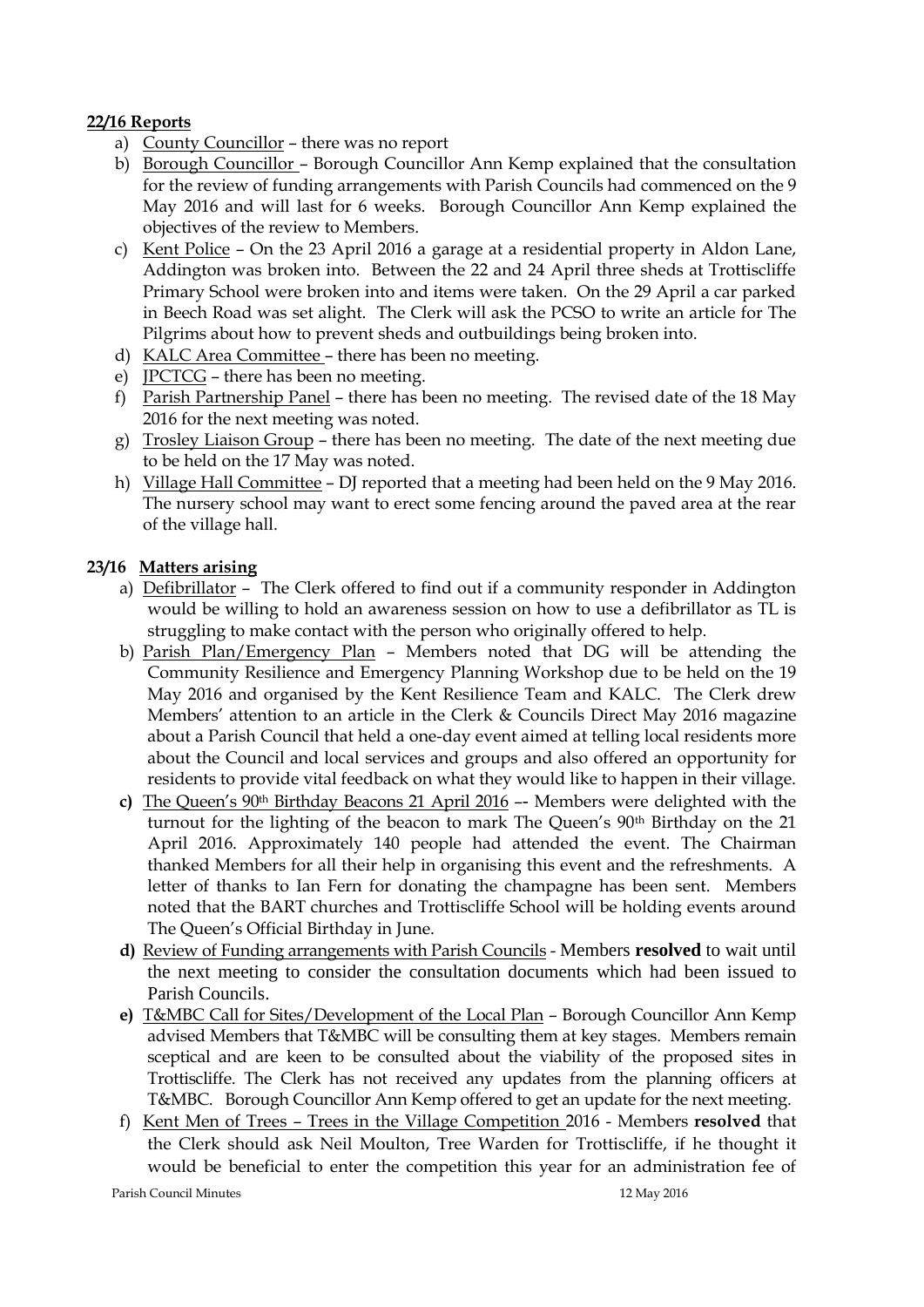$£10.00.$  If Mr. Moulton thinks it will be a good idea to enter the competition the Clerk will submit an application form.

## **24/16 Finance & Policies**

Statement of payments to be made and income received

| Balances as at 1 May 2016:       |             |
|----------------------------------|-------------|
| <b>National Savings Account:</b> | £1,674.64   |
| Nat West TPC TCC Account:        | £20,651.26  |
| Nat West TPC Reserve Account:    | £18,526,68  |
| Nat West TPC Current Account     | £ 2,107.72  |
| Less cheque 000033               | 85.00<br>£. |
|                                  | .022.72     |

#### **Receipts**

Nat West TPC Current Account: £414.00 - Contribution to insurance from Trottiscliffe Tennis Cub £1,408.50 – T&MBC S136 first instalment

### Nat West TPC TCC Account:

£871.38 - Reimbursement of electricity bills for 2015/16 from Trottiscliffe Tennis Club £2,500.00 - Contribution to the sinking fund for 2015/16 from Trottiscliffe Tennis Club

#### **Cheques for signature TPC Current Account:**

| Supplier                   | Description              | Cheque | Amount    |
|----------------------------|--------------------------|--------|-----------|
|                            |                          | Number |           |
| Mrs L S Goldsmith          | (Expenses)               | 000034 | £ 93.74   |
| Mrs L S Goldsmith          | (Salary- 4 weeks)        |        |           |
|                            | $(14/04/16 - 12/05/16)$  | 000035 | £157.48   |
| <b>HMRC</b>                | (Clerk's Tax)            | 000036 | £104.80   |
| Four Seasons Gardens Ltd   | (Grass cutting)          | 000037 | £ 236.40  |
| Mr. R. Wallis              | (Queen posters and cake) | 000038 | $£$ 40.00 |
| <b>SLCC</b>                | $(1/2$ membership)       | 000039 | $£$ 65.50 |
| Mrs L S Goldsmith          | (reimbursement auditor)  | 000040 | $£$ 22.26 |
| Kent Playing Fields Assoc. | (Annual subscription)    | 000041 | $£$ 20.00 |
| Came and Company           | (Insurance)              | 000043 | £456.78   |
| <b>Total</b>               |                          |        | £1,196.96 |

Transfer from TPC Current Account to TPC Reserve Account: £700.00

# **Cheques for signature TPC TCC Account:**  Supplier Description Description Cheque Amount Number EDF Customers PLC Electricity Bill 000002 £232.50

- a) Cheques for signature: The Chairman proposed that the cheques listed above be signed. Agreed.
- b) Internal Audit 1 April to 31 March 2016 report found that the books of account had been properly kept throughout this period. All income noted had been received accordingly and all expenditure had the appropriate documentation.
- Parish Council Minutes 12 May 2016 c) Annual Audit 2015/16 - Annual Return for the year ended 31 March 2016 – Section 2 – Accounting Statements 2015/16, signed by the Chairman and the Responsible Finance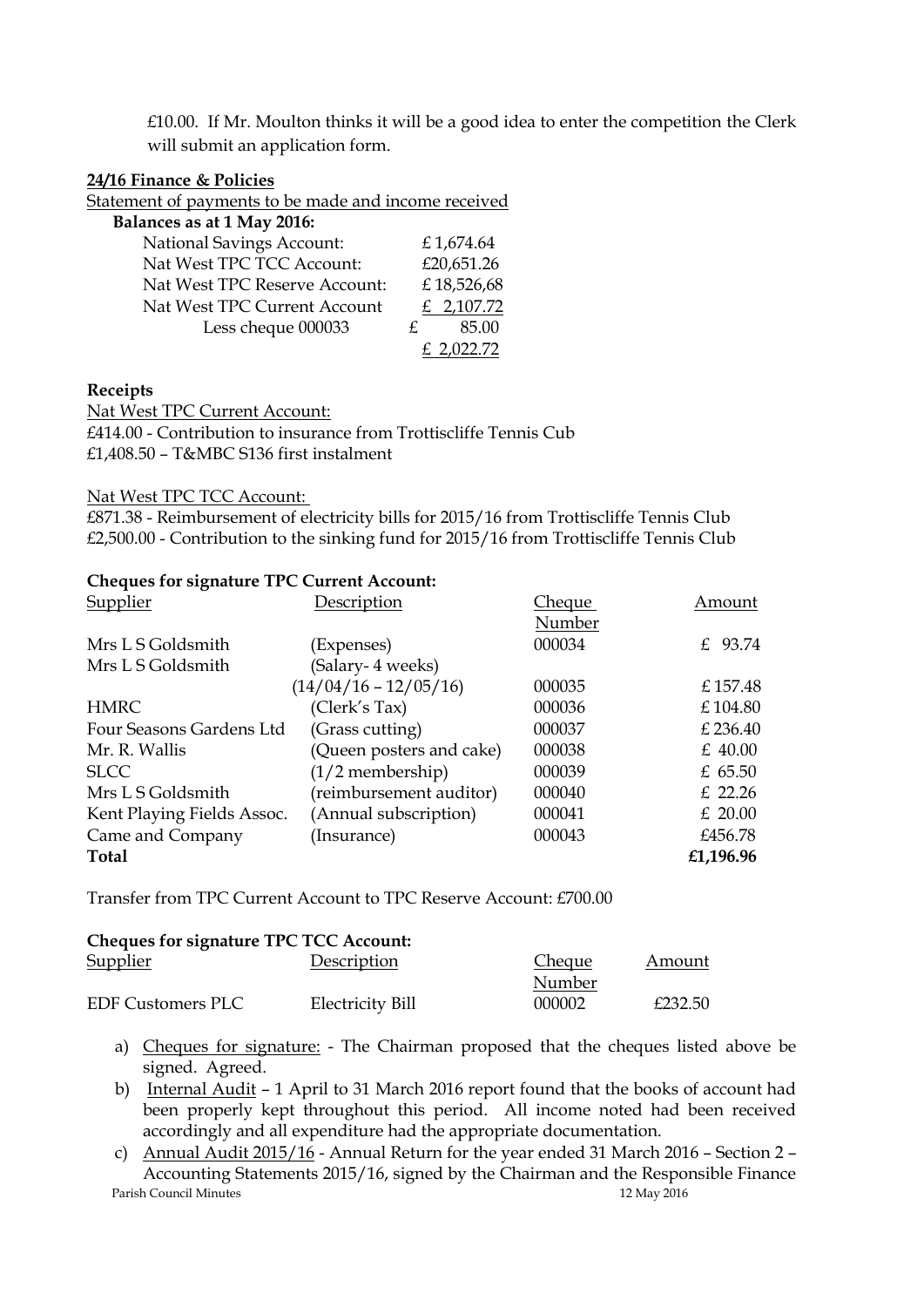Officer (Clerk). Section 4 – Annual Internal Audit Report completed and signed by the Internal Auditor. The bank reconciliation as at 31 March 2016 was approved. The Clerk will place the official Notice of Public Rights and Publication of Unaudited Annual Return on the noticeboards from the 6 June to the 15 July 2016 as required by the Audit Commission.

- d) Insurance Renewal Members considered three quotes obtained by the Clerk for the annual insurance. It was **resolved** that the Parish Council should take out the insurance due to commence on 1 June 2016 with Came & Company for a premium of £456.78 and enter into a 3 year agreement.
- e) SLCC Subscription- the annual subscription of £131.00 for the Clerk was agreed which is to be shared equally with Addington Parish Council.

# **25/16 Members of public:**

The applicants spoke in support of planning proposals TM/16/00990/FL, TM/16/00892/FL and TM/16/01234/FL. A member of public stated that he was unhappy with the location of the dog waste bin on the bridle path in Green Lane.

# **26/16 Planning**

a) Applications:

1] TM/16/01159/FL – Gore Cottage, Green Lane, Trottiscliffe, ME19 5DX

Proposed conservatory, new 2 storey extension, modification to the 1990's sprocket roof and internal modifications to the existing stairs and wall. *Resolved: No objections.*

2] TM/16/00990/FL - Land Adjacent to Downsview 8 Green Lane, ME19 5DX

Erect a new dwelling house with integral garage. *Resolved: We found it difficult to assess the application because the information provided is a bit muddled and there are irregularities in the drawings. For instance, the foot print of the house is different on the Block Plan, Sections drawing and Tree Removal Plan. The Root Protection Areas (RPA's) are only shown on the Tree Removal Drawing and not on the Tree Survey Plan, so we are unable to see what impact the house will have on trees T2, T6 and T8 but we believe that some of the trees have been removed so this should be seen as retrospective. A drain is shown on the Sections Plan which might affect the RPA. The arboriculturalist should prepare a method statement if it does. A structure to the north east of the dwelling is shown on the Block Plan but there is no note to explain what it is. We presume there is a driveway to the garage and path to the front door but these are not shown on any drawings. The boundary treatment/landscaping to the front curtilage is also missing. As this is going to be a large house on a small plot in an Area of Natural Outstanding Beauty we would need to see some softening of the bulk of the proposed dwelling through sympathetic landscaping.*

*In order for us to assess the proposal we would like to see full scaled drawings and more detail giving the following information:*

*1) Trees to be retained with their RPA's*

*2) Proposed new foul drainage*

*3) Proposed drive and paths to the front garden*

*4) Proposed boundary treatments and any proposed landscaping*

*5) Details of size of the vehicles to be used during the construction period given the approach is a private narrow road. Times of working.*

*6) Plans that correctly show the correct footprint of the house which is consistent across all drawings.* 3] TM/16/00892/RM - Little Reeds Ford Lane, Trottiscliffe, ME19 5DP

Reserved matters of appearance landscaping and scale and details of materials (condition 4) Levels (condition 5) Drainage (condition 9) Tree Survey (condition 11). *Resolved: No objections having considered the revised plans dated 9 May 2016 but would like to see the proposed Portuguese Laurel hedge replaced with something more native and in keeping with the village.*

*9.05pm 2 members of public left the meeting*

Parish Council Minutes 12 May 2016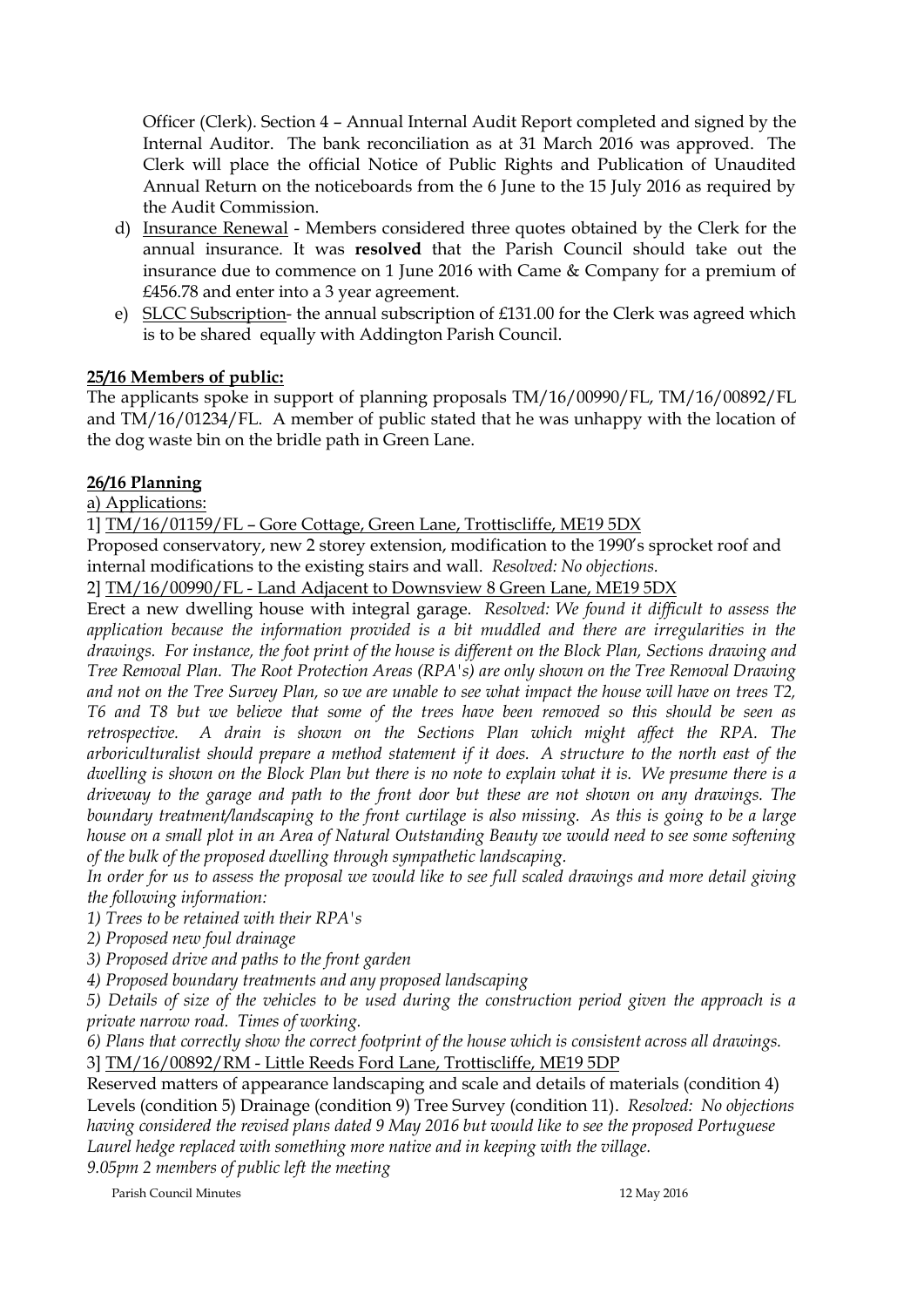4] TM/16/01181/TNCA - Redstone Cottage School Lane, Trottiscliffe, ME19 5EH

To fell Leylandii tree approximately 18 metres high at the foot of the rear garden. *Resolved: No objections*

5] TM/16/00977/FL – Bellevue, Pinesfield Lane, Trottiscliffe, ME19 5EN

Proposed single storey rear extension and internal alterations. *Resolved: No objections. 9.08pm 3 members of public left the meeting*

6] TM/16/01234/FL – Malabar, School Lane, Trottiscliffe, ME19 5EH

Demolition of existing garage, construction of a new single storey extension to house physiotherapy clinic and enlarged kitchen.

*9.09pm The meeting was suspended to allow the applicant to answer some questions*

*9.12pm The meeting was resumed*

*Resolved: In principle we have no objections to the above proposal but do have some concerns over the parking arrangements for visitors to the clinic given the gradient of the drive. 9.19pm 2 members of public left the meeting*

b) Decisions from T&MBC

1] TM/16/00808/TNCA – The Forge, Taylors Lane, Trottiscliffe, ME19 5DS Remove large Ash tree and replace with Hawthorn in hedge. *Approved* 2] TM/16/00597/FL – Coldrum House, Coldrum Lane, Trottiscliffe

Demolition of an existing garden storage outbuilding and its replacement with a new garden store and car port outbuilding. *Approved*

c) Other planning matters

1] Whitaker Cottage – unauthorised use as separate dwelling. Enforcement are meeting with their legal team to finalise the wording for a Planning Contravention Notice and hope to have this served soon. Members expressed their disappointment with the time it is taking for this PCN to be served.

2] Trosley Farm – Enforcement has advised the Clerk that the retrospective planning application for some works to create a new sand riding area, new roadway and a small area of hard-surface is still invalid. The Clerk was asked to report to Environmental Health at T&MBC that an alarm is going off regularly which seems to be located at Trosley Farm.

3] 16/00144/ADVH - Plough Inn, Taylors Lane - regarding alleged unauthorised advert. Enforcement have reported that there may have been a breach of planning control at this site and will carry out further investigations.

4] Kildare, Ford Lane – the Clerk was asked to report to enforcement that a second entrance/exit now exists to the right of the property. Members believe this would require planning permission.

5] The Nursery, Taylors Lane – the Clerk was asked to investigate the conditions of an appeal decision for the retention of a residential caravan ancillary to the Nursery Business.

*9.29pm Borough Councillor Ann Kemp left the meeting*

# **27/16 Highways, Footways and Footpaths**

1] Traffic mounting the pavement on Taylor's Lane - KCC are in the process of drafting a proposal for priority signing which will be used to commence the required consultation process.

2] Traffic Survey, Taylors Lane/Vigo Hill – KCC have now produced the plans showing the optimal siting for speed signs and repeaters. A traffic regulation order is now needed and this means consultation with the police and others. The consultation is expected to

Parish Council Minutes 12 May 2016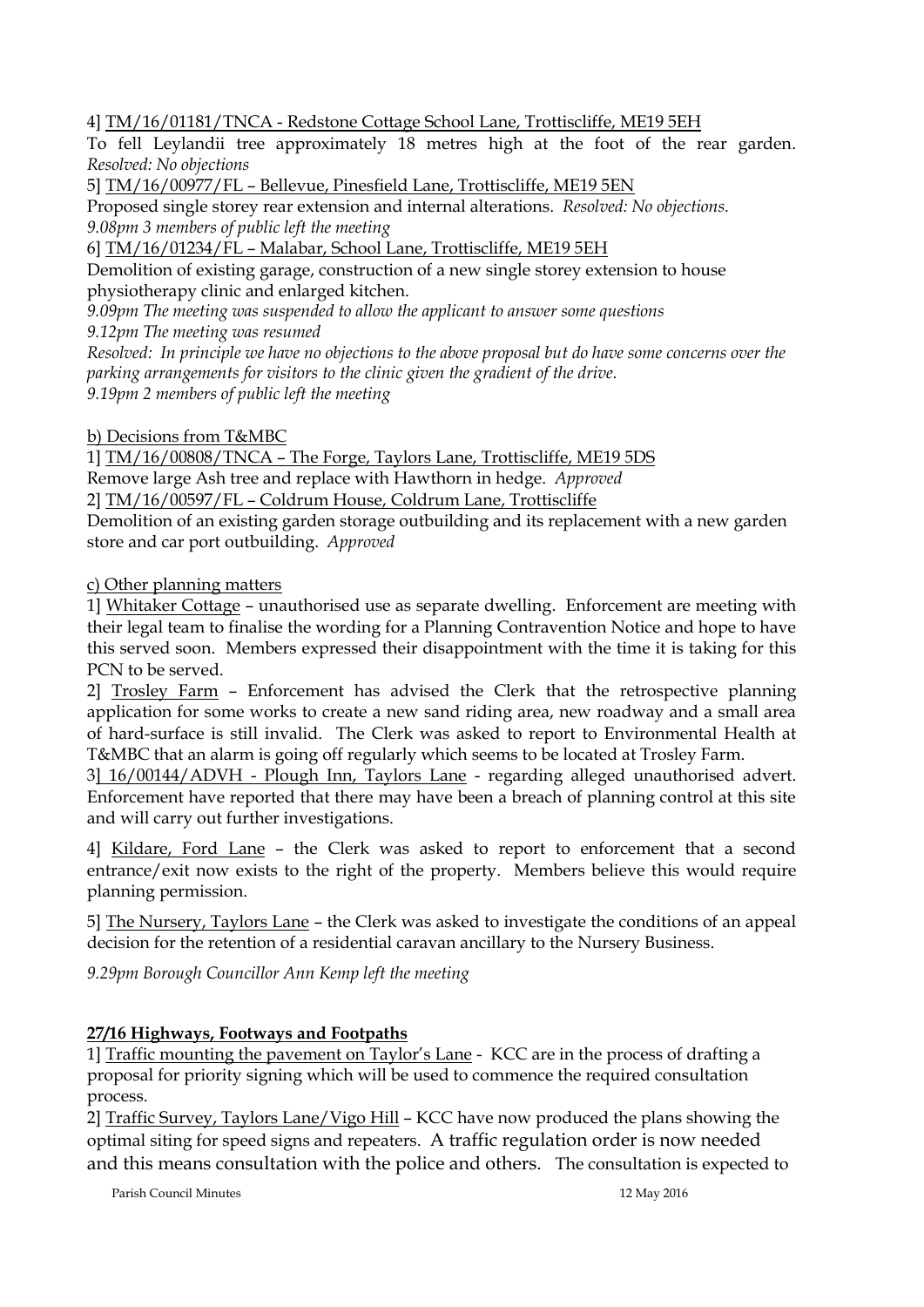commence soon.

3] Village Sign formerly located at the duck pond – TL reported that the works to install the sign had been delayed but will be taking place shortly.

4] Electricity supply to the Christmas Tree – the Clerk needs to contact UKPN to enquire about a power supply to the site of the Christmas Tree. UKPN will be able to assess the current arrangement and advise on what would be required to ensure a safe power supply for the tree.

5] Reported Faults

i) PROW 756774 Surface Repair to Public Bridleway MR185 at Green Lane – PROW have advised that whole length between Green Lane and field could benefit from some road planings being laid. They have added this request to the forward maintenance plan.

ii) Taylors Lane – 2 potholes in the lay-by next to the Parish Council noticeboard – works are programmed

iii) Street sign Taylors Lane/The Pilgrims – the Clerk has reported that the sign has lost some of its letters.

iv) Church Lane – the Clerk has reported that the 'Give Way' sign needs attention.

v) TL to report that there are potholes in Ford Lane.

vi) TL to report that there is large pothole on Vigo Hill just past the bridge.

## **28/16] Open Spaces, Recreation Ground and Allotments**

#### 1] Remedial work to the playground

The contractor has revised his quote for replacing the 6 posts around the perimeter fencing of the play area. A decision between meetings to accept the quote of £421.20 was ratified. The contractor will replace the 6 posts and level the memorial bench adjacent to the play area shortly. The work to remove the gravel boards and stakes around the edges of the rubber matting for the play equipment and replace with top soil and turf will now have to take place in the Autumn as there is a concern that the new turf will not become established due to the likely dry conditions of the summer.

3] Allotment boundaries and fencing – The Clerk and RW had met with the contractor to discuss the installation of Chestnut fencing for the boundary with Darren's Meadow. As there is no definitive boundary from the land registry the new fence will be erected on the edge of the hard core driveway on the boundary line of the existing stock fencing. The fence will run from the left hand gate post, (as you look at the gate from the road), to just in front of the cherry tree past the entrance to the grazing land. A decision between meetings to accept a quote of £1,065.36 to clear the vegetation and install chestnut paling at a height of 1.2m to stakes was ratified.

#### **29/16] Correspondence**

#### a) For Information

- 1] Area 2 Planning Committee 25 May 2016
- 2] Joint Transportation Board 13 June 2016
- 3] Parish Partnership Panel 18 May 2016
- 4] Standards Committee 15 June 2016
- 5] KALC Area Committee Meeting 12 May 2016